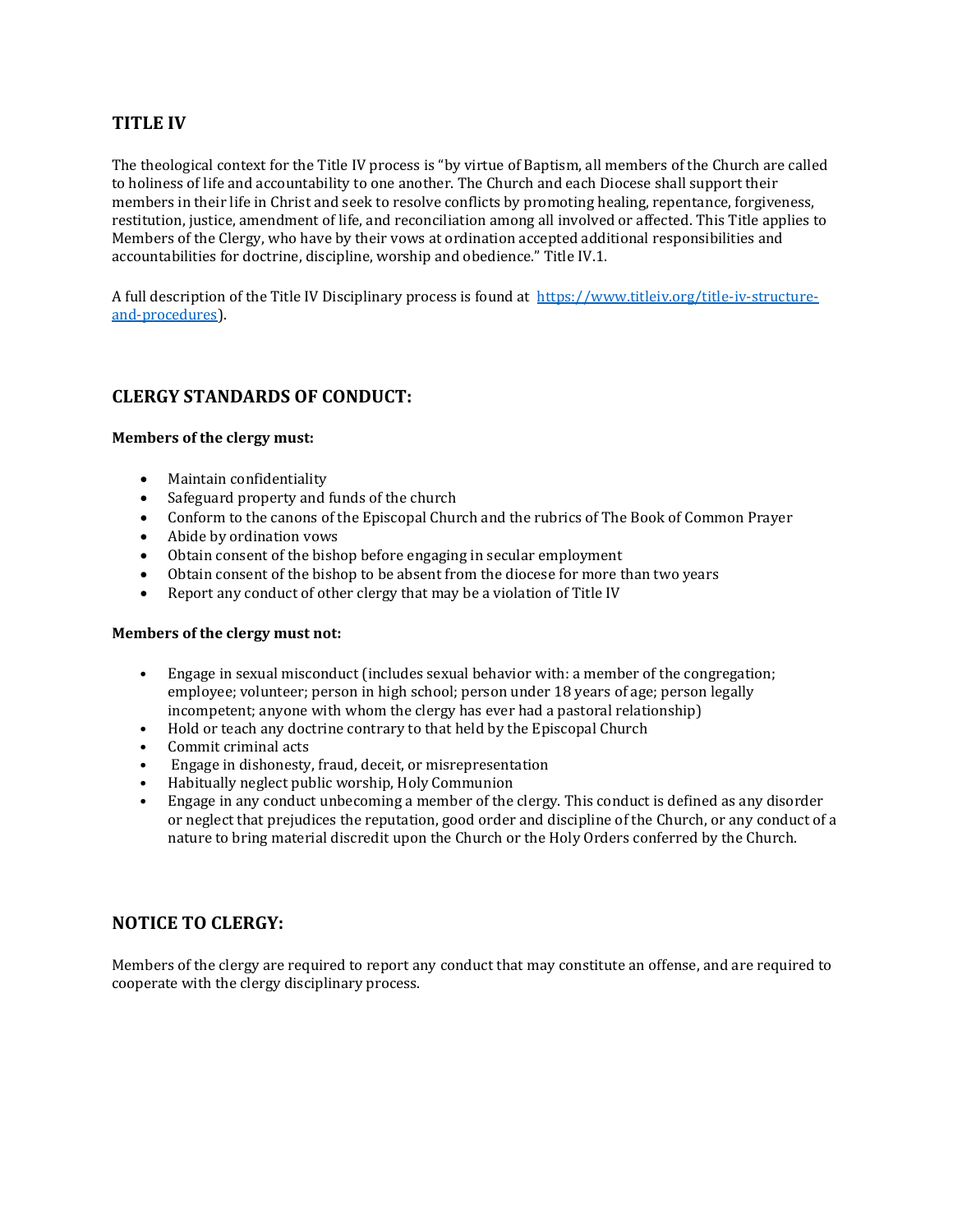# **CONTACTING AN INTAKE OFFICER:**

If a clergy person deviates from the standard of conduct, any person with knowledge of behavior should contact the diocesan Intake Officer to report the behavior. The information may be communicated in any form, including email.

Diocesan Intake Officers are:

Rev. Mariclair Partee Carlsen rector@stmarysatpenn.org Sheryl Johnson, Slynnie515@aol.com

- Listen with respect
- Describe the Disciplinary Process
- Conduct a preliminary investigation by interviewing witnesses and reviewing documents
- Maintain confidentiality
- Determine, with the assistance of the Bishop, whether the conduct alleged is a violation of Title IV, and if so forward the information to the Reference Panel for further action.

For purposes of the preliminary investigation and Reference Panel report, the Intake Officer is required to act as though all information conveyed to the Intake Officer if factually true.

# **SUMMARY OVERVIEW OF TITLE IV PROCEDURE**

### **Intake & Preliminary Investigation**

After the Intake Officer<sup>1</sup> receives notice of nonconforming conduct by a clergy person, the Intake Officer will conduct a preliminary investigation by interviewing all fact witnesses and reviewing all material documents. The preliminary investigation is confidential.The Intake Officer will issue a brief report regarding whether the allegations, which are assumed at this phase to be true, constitute a material violation of Title IV.

### **Dismissal, if Appropriate**

If the alleged misconduct does not fall within the types of misconduct, the Church's disciplinary process is established to address, or if the misconduct is not "material", the Intake Officer may recommend dismissal of the claim. If the Bishop agrees, the claim will be dismissed. The Complainant has a right to appeal the dismissal to the Disciplinary Board. Upon appeal, the Complainant is entitled to an Advisor.

### **Intake Report, if Not Dismissed**

For any complaint that is not dismissed, the Intake Officer will prepare an Intake Report, and forward the report to the Church Attorney and the Reference Panel, which consists of the Bishop, the President of the Disciplinary Board, and the Intake Officer. The Intake Officer must also notify the clergy person ("Respondent") in writing that a compliant is under consideration by the Reference Panel.

### **Reference Panel**

With the objective to promote healing, repentance, forgiveness, restitution, justice, amendment of life, and reconciliation, the reference Panel has the following options:

- Take no action other than appropriate pastoral responses
- Refer the matter to Conciliation

<sup>1</sup> All terms capitalized herein are defined in Title IV.2 https://www.episcopalchurch.org/files/candc\_2009pp123- 166.pdf